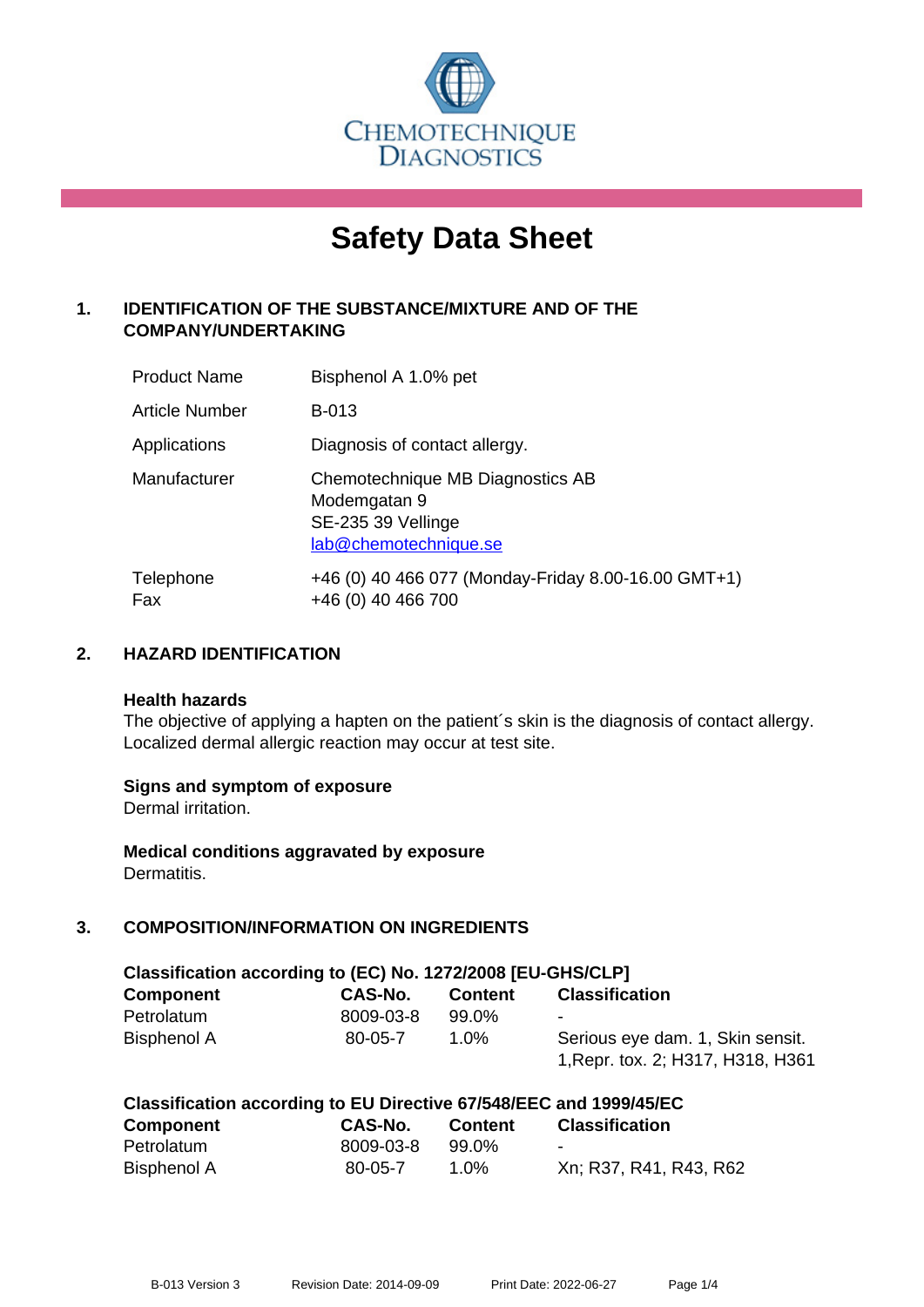## **4. FIRST AID MEASURES**

## **Emergency and first aid procedures**

Obtain medical attention.

# **5. FIRE-FIGHTING MEASURES\***

#### **Suitable extinguish media**

CO2, powder or water spray. Fight larger fires with water spray or alcohol resistant foam.

# **For safety reasons unsuitable extinguishing agents**

Water with full jet.

## **Special protective equipment for fire-fighters**

Wear self-contained respiratory protective device. Wear fully protective suit.

\*Data is shown for petrolatum only

# **6. ACCIDENTAL RELEASES MEASURES**

**Steps to be taken if material is released or spilled** Contain and place in a closed container.

# **7. HANDLING AND STORAGE**

**Precautions to be taken in handling and storage** Store dark at 5-8°C. Avoid extended exposure to light. FOR EXTERNAL USE ONLY.

# **8. EXPOSURE CONTROLS/PERSONAL PROTECTION**

**Respiratory protection** Not required.

**Ventilation** Local exhaust.

**Protective gloves** Disposal gloves.

#### **Eye protection** Not required with normal use.

## **Work/Hygienic practices**

Wash hands after each use.

## **9. PHYSICAL AND CHEMICAL PROPERTIES**

Odour **Odourless** 

Appearance Ivory White Semi-solid

Melting point\* 50-55° C Flash point\*  $>100^{\circ}$ C

Boiling point\* No data available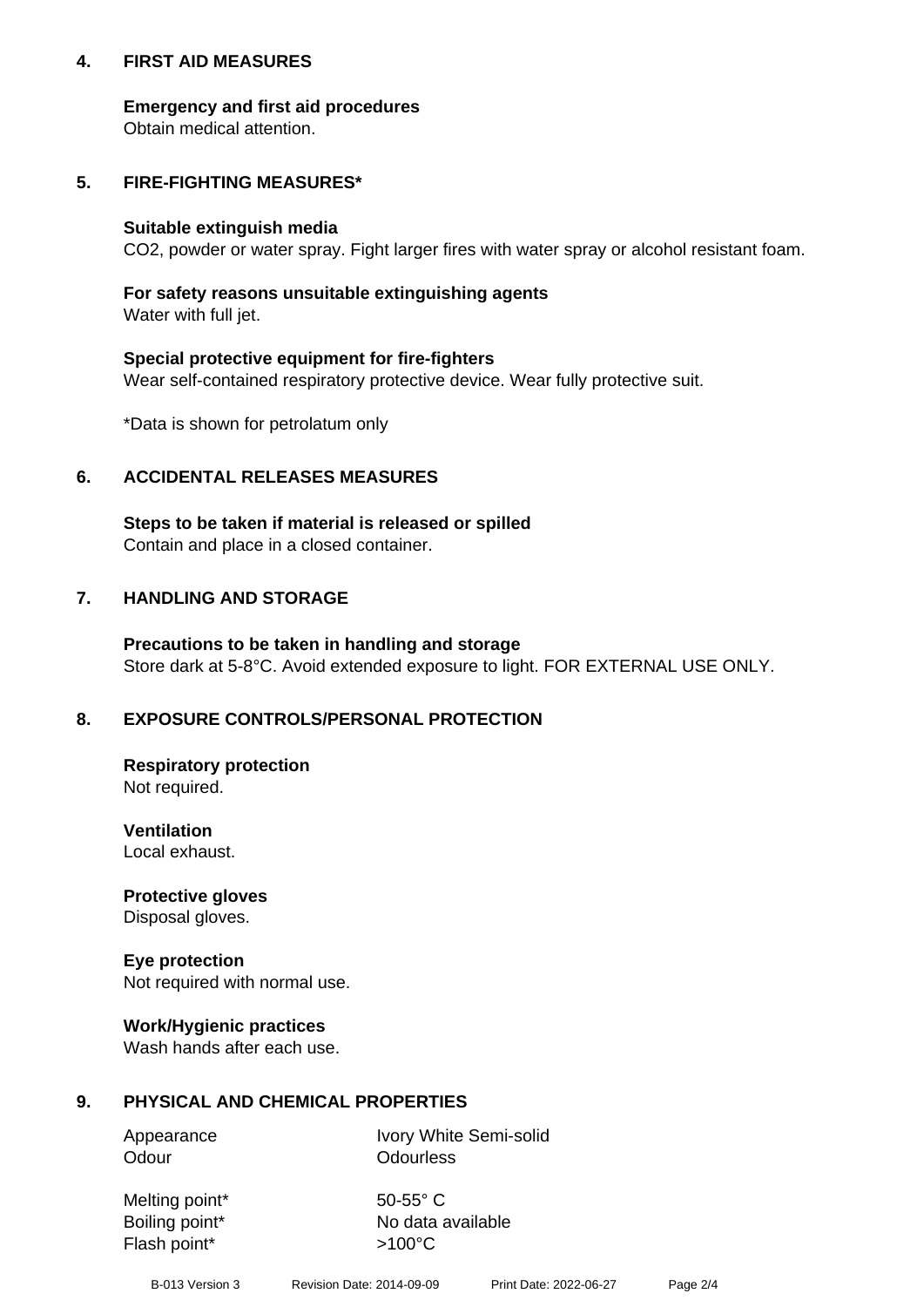Density\* No data available. Solubility in/Miscibility with Water\*

Self ignition\* Product does not self ignite. Danger of explosion\* Product does not present an explosion hazard. Insoluble

\*Data is shown for petrolatum only

# **10. STABILITY AND REACTIVITY**

#### **Incompability**

May react with strong oxidizing agents.

#### **Stability**

Stable at recommended storage conditions.

#### **Hazardous byproducts**

Combustion may generate CO, CO2 and other oxides.

**Hazardous polymerization**

Will not occur.

## **11. TOXICOLOGICAL INFORMATION**

No data available.

## **12. ECOLOGICAL INFORMATION**

No data available.

## **13. DISPOSAL CONSIDERATIONS**

#### **Waste disposal method**

Comply with federal, state/provincial and local regulation.

#### **14. TRANSPORT INFORMATION**

Not dangerous goods.

## **15. REGULATORY INFORMATION**

The classification is according to the latest editions of the EU lists, and extended by company and literature data.

#### **16. OTHER INFORMATION**

#### **Text of H-statements and R-phrases mentioned in Section 3**

| Serious eye dam. 1   |                           | Serious eye damage (Category 1)                                           |          |  |
|----------------------|---------------------------|---------------------------------------------------------------------------|----------|--|
| Skin sensit. 1       |                           | Skin sensitization (Category 1)                                           |          |  |
| Repr. tox. 2<br>H317 |                           | Reproductive toxicity (Category 2)<br>May cause an allergic skin reaction |          |  |
| B-013 Version 3      | Revision Date: 2014-09-09 | Print Date: 2022-06-27                                                    | Page 3/4 |  |